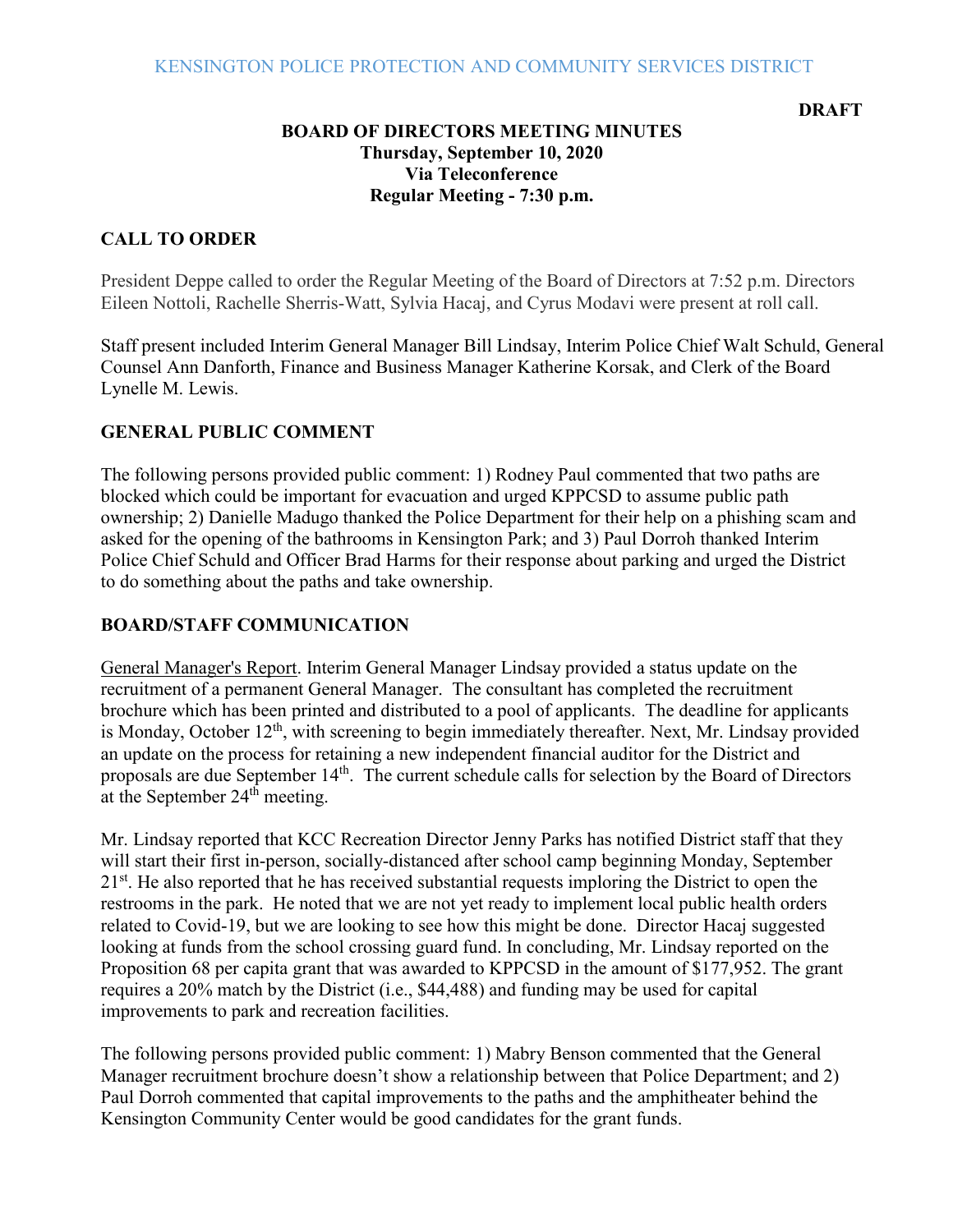KPPCSD Meeting Minutes August 13, 2020 Page **2** of **4**

Police Chief Report. Interim Police Chief Schuld announced that the community warning system is up to 6,319 with 934 signing up in August. He thanked Peter Liddell and President Deppe for volunteering to open gates at the cemetery in the event of an evacuation or emergency. Mr. Schuld commented that he had received numerous letters of commendation for the work of Kensington Police officers. Next Interim Police Chief Schuld swore in Officers Jose Fajardo and Roy Bain. Board members congratulated and welcomed the new officers to the District.

− The following person provided public comment: 1) David Bergen asked whether the District was losing two officers.

## **CONSENT CALENDAR**

- 1. **Consider Approval of Minutes for the Regular Board Meeting of July 9, 2020**.
	- Motion by President Deppe that we adopt the Minutes with the following corrections: (1) On page 1 correct the date of evaulation drill to August  $22<sup>nd</sup>$ , (2) On page correct spelling of Nixel to Nixle, and (3) On page 6, Item 6 correct the motion to show Director Sherris-Watt (rather than Hacaj) as the subcommittee of the Finance Committee. Director Hacaj seconded the motion. The motion carried carried (4-1) by the following roll call vote: AYES (Directors Sherris-Watt, Hacaj, Nottoli, and Deppe) and NOES (Modavi).

## **BOARD DISCUSSION AND DETERMINATION**

#### 2. **Authorize Reimbursement for Employees and Board Members During the Shelter In Place Order**.

Director Rachelle Sherris-Watt provided a summary of the recommendation to authorize compensation of \$100 per month, dated from March 2020, to employees who worked from home for more than 10 hours. This stipend is to cover supplies and other expenses. This compensation would be authorized through June 2021 or until the stay at home order is lifted.

• Motion by Director Sherris-Watt that the KPPCSD authorize reimbursement of \$100 per month from March 2020 to employees who work from home more than 10 hours per week or employees who are authorized by the General Manager. This compensation is to be given with the return of receipts covering each month that the reimbursement is desired. This compensation is authorized until June 20, 2021 or until the stay at home order is lifted, whichever comes first. Additionally board members will be granted a stipend of \$50 a month under the terms listed above. Payment will be issued in a manner that is decided by the General Manager and the Finance Director. Should employees of the KPPCSD or KPD or a board member require computer equipment to work remotely or attend Zoom meetings, a District computer or laptop will be issued within 5 business day from the request. This equipement remains property of the KPPCSD and must be returned upon request or upon leaving the District's employ. The motion was seconded by Director Nottoli. The motion carried (5-0) by the following roll call vote: AYES (Directors Sherris-Watt, Modavi, Hacaj, Nottoli, and Deppe) and NOES (None).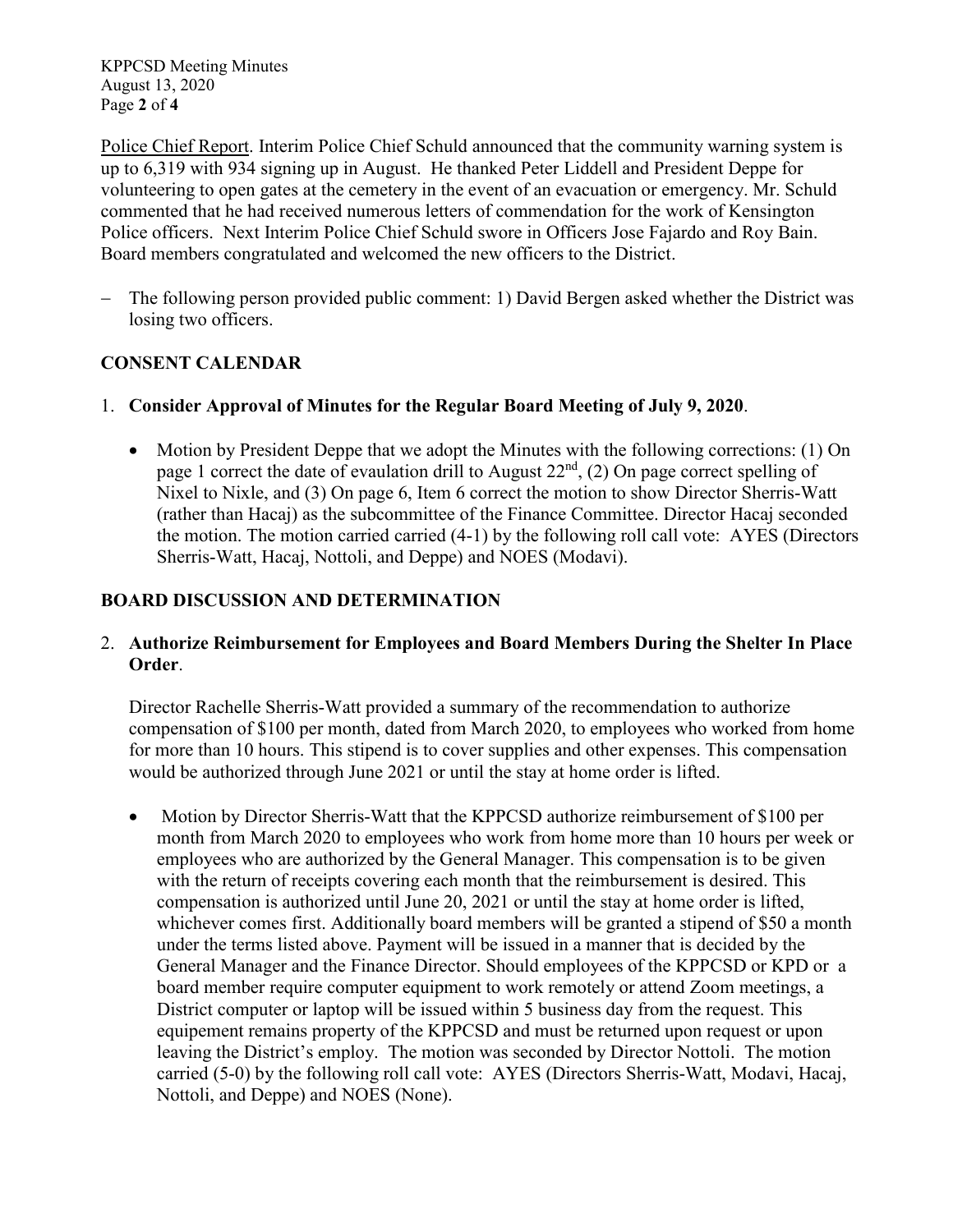### 3. **Authorize Payment of a Stipend to KPPCSD Employees and Contractors for Necessary Face Coverings Required by the Contra Costa County Public Health Order**.

Director Rachelle Sherris-Watt provided a summary of the recommendation to authorize a \$50 stipend to KPPCSD employees and contractors towards the purchase of necessary face coverings required by the Contra Costs County public health order.

• Motion by Director Sherris-Watt that we authorize the payment of \$50 to KPPCSD employees and contractors for necessary face coverings required by the Contra Costa County's public health order. This would be a \$50 reimbursement towards the purchase of masks. Furthermore should the Board resume in person meetings of any kind prior to June 2021, board members and the General Counsel would also be eligible for this \$50. The motion was seconded by Director Nottoli. The motion carried carried (5-0) by the following roll call vote: AYES (Directors Sherris-Watt, Modavi, Hacaj, Nottoli, and Deppe) and NOES (None).

## 4. **Discuss and Consider Adopting Resolution No. 2020-20 of the Board of Directors of the Kensington Police Protection and Community Services District Adopting Policy 3190.1 Social Media Policy**.

President Deppe announced that this policy will be brought back after additional review. There was consensus to bring back the policy to the Board. President Deppe asked the Board to send their comments to him and Interim General Manager Lindsay.

− The following person provided public comment: 1) Julie Stein asked how the policy would address first amendment issues.

## 5. **Discuss and Consider Adopting Resolution No. 2020-19 of the Board of Directors of the Kensington Police Protection and Community Services District Adopting Policy 1057 Public Records Act Requests**.

General Counsel Danforth presented the staff recommendation that the Board hear public testimony, consider the proposed draft Policy 1057 (California Public Records Act Response Procedure) and adopt the draft resolution. Policy 1057 would formalize the District's current process.

There was no public comment.

- Motion by Director Sherris-Watt that the Board adoption Resolution 2020-19 of the Board of Directors of the Kensington Police Protection and Community Services District Adopting Policy 1057. President Deppe made a friendly amendment to add a sentence to 1057.1 that it shall be encouraged to use the Request for Public Records form at the bottom of the policy. Director Hacaj seconded the motion. The motion carried carried (4-1) by the following roll call vote: AYES (Directors Nottoli, Hacaj, Sherris-Watt, and Deppe) and NOES (Modavi).
- At 9:50 p.m. it was moved, seconded and carried to extend the meeting to 10:15 p.m. The motion carried unanimously 5-0.